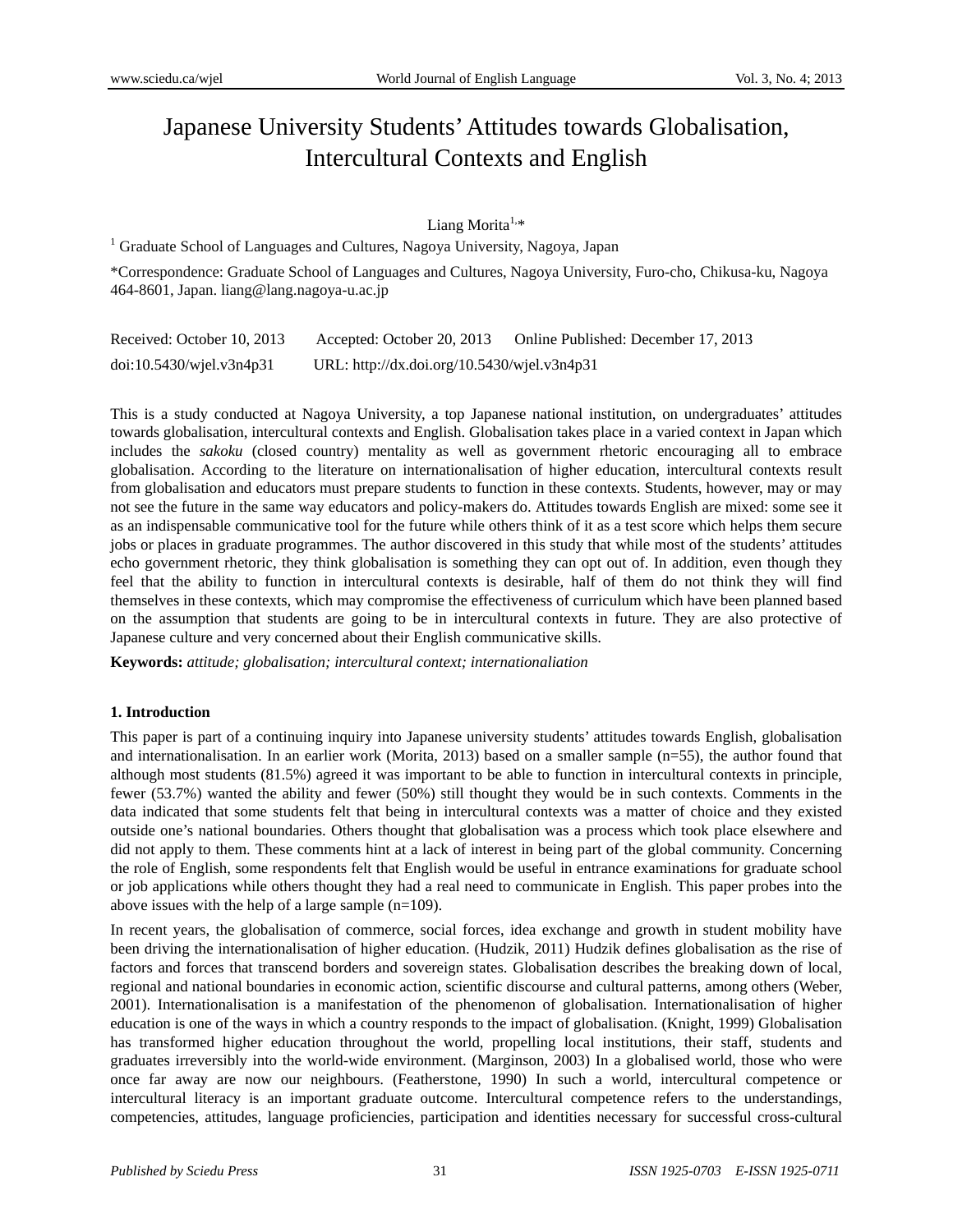engagement. (Heyward, 2002) One of the goals or objectives of internationalisation is to give students intercultural competence. A major aspect of the internationalisation of higher education is to prepare staff, faculty and students to function in intercultural contexts, or in Byram's (2011) words, 'to learn to live together'. In non-English-speaking countries such as Japan, this includes proficiency in English, since second- or third-language proficiency is important to intercultural competence. (Turner & Robson, 2008)

A common rationale for learning English in Japan is that English is the most important international language of business, science and technology, and that English is essential for participation in the global economy. (Yamagami & Tollefson, 2011) The learning of English has been a major thrust of the government's push for greater internationalisation of Japanese society since the 1980s. Policy documents and discussion papers have focused on the need for the Japanese to learn to speak English better and more widely. (Gottlieb, 2005) The role of English as an international language is emphasised:

'With the progress of globalization in the economy and in society, it is essential that our children acquire communication skills in English, which has become a common international language, in order for living in the  $21<sup>st</sup>$ century. This has become an extremely important issue both in terms of the future of our children and the future development of Japan as a nation.'

#### (MEXT, 2002)

Implicit in the quotation above is the assumption that Japanese children will be using English in living with the rest of the world and the ability to do so is presented as very important both to the children and the country. The above justification for learning English is also common in many countries such as Singapore and Korea. However, in Japan, there are alternative views on globalisation and the role of English.

In a recent article in the *Japan Times*, Burgess (2013) wrote about the country's ambivalent attitude towards globalisation. On the one hand, Japan is aware that in order to remain economically competitive, it must open up, instigate reforms and embrace globalisation in all its aspects. On the other hand, there is still a strong tendency to close in, reject global norms and standards, and retreat inwards. Burgess concludes that both government and society are inward-looking and remain rooted in an insular world view that sees globalisation as an external process which is owned by somebody else.

Yamagami and Tollefson (2011) also found an ambivalence towards globalisation in Japan. Globalisation is perceived as an opportunity as well as a threat. In many instances in which globalisation is represented as an opportunity, the government emphasises that both individuals and the nation must develop new skills (especially in technology and English) in order to meet the challenges. On the other hand, Diet (parliament) discourse articulates the threats that globalisation presents: violent crime, reduced personal and national security, and a sense of loss and uncertainty about the future. This shows that not everyone in Japan is eager to embrace globalisation.

Some researchers have written about Japan's unwillingness to open up to the world. Itoh (2000) explained the attitude by citing *sakoku*, the 250 years of self-imposed isolation from the rest of the world which took place from 1639 to 1868. She claims that the pervasive Japanese attitude of exclusiveness and parochialism stems from two powerful roots: the country's geographic isolation as an island nation and the history of *sakoku*. Itoh believes that the *sakoku* mentality still influences the way the Japanese think, behave and relate to the world. Although the country's manufacturers are keen to flood the world with their products, the ubiquity of Japanese goods is not matched by the presence of Japanese working for the world. Traditional characteristics of insularity and parochialism are still preserved and the *sakoku* mentality still lingers and underlies modern Japanese ways of thinking and behaving.

Dougill (1995) discussed the history of insularity and argued that the Japanese have no real interest in integrating with the international community due to a deeply ingrained form of cultural conditioning. Both Clammer (2001) and Itoh (2000) pointed out a lack of interaction with the international community. Clammer claims that Japanese society does not reward individuals who put the rhetoric of internationalisation into practice. Examples are Japanese graduates of foreign universities who are discriminated against when seeking employment and company employees who resist being posted overseas because they will be left out of the inner political circles in the organisation.

Burgess (2013) also supports the above view about Japanese companies. Although some high-profile Japanese companies such as Rakuten are exceptions, Japanese hierarchical corporate culture can be uncomfortable with confident and outspoken returnee students. A number of Japanese with study-abroad experience found Japanese companies unenthusiastic and reluctant to hire them. In a survey of 1,000 companies on their recruitment plans for the fiscal year 2012, less than a quarter said they planned to hire applicants who had studied abroad.

Unlike in Singapore, where an overwhelming majority embraces English, there are conflicting attitudes towards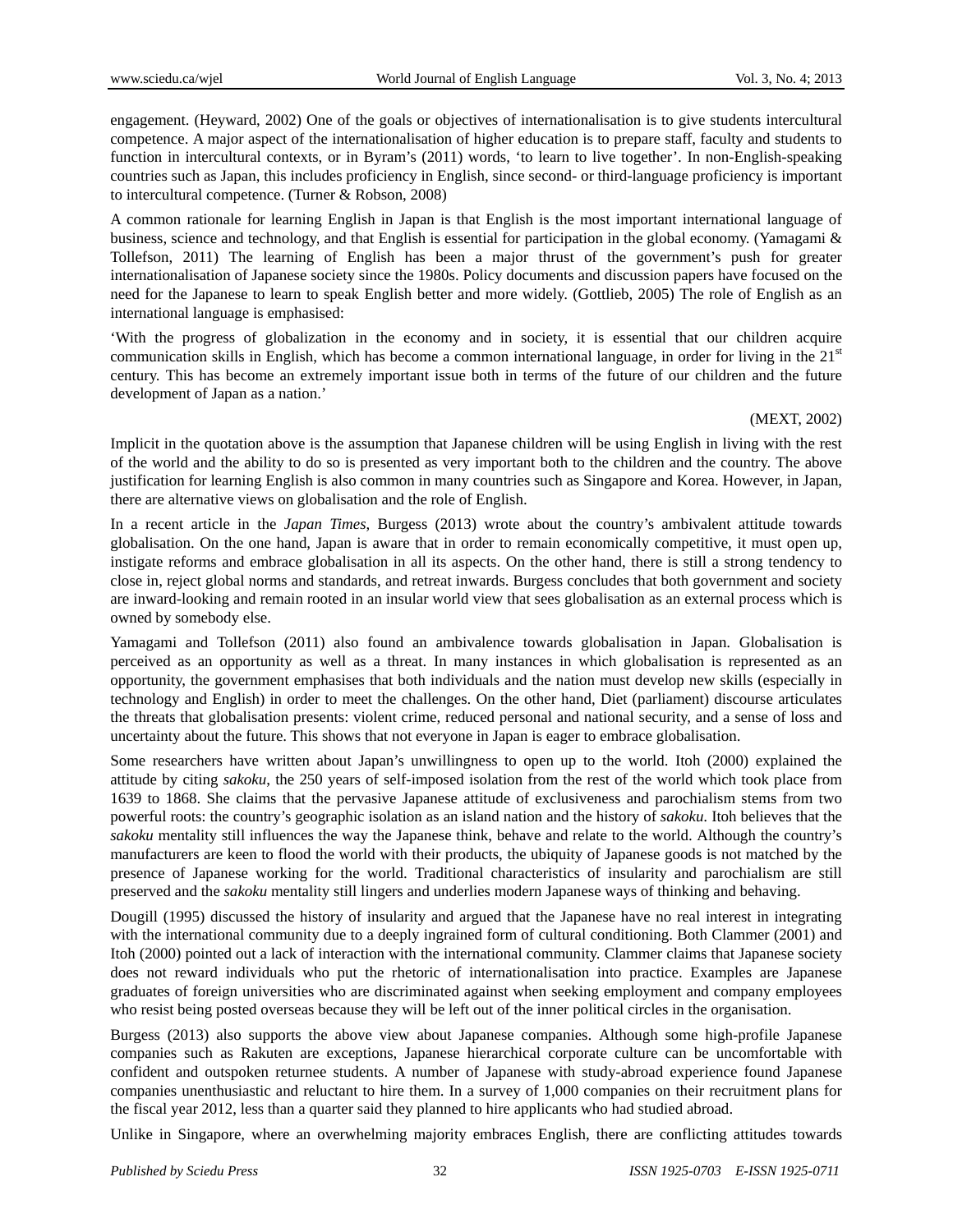English in Japan. (Kubota, 1998) On the one hand, there is a trend towards internationalisation in government and business, which stresses learning English as a means of making Japan more international. On the other hand, *nihonjinron* or theories of being Japanese, an ideology which 'attempts to define a distinct Japanese cultural and linguistic identity vis-à-vis the Western culture and language: particularly English.' (Kubota, 1998: 299) This view, which emphasises the cultural uniqueness of Japan and linguistic uniqueness of Japanese, does not encourage the teaching and use of English, and some even see it as a form of colonisation. They fear that the spread and use of a foreign language could diminish the role of the national language and threaten Japan's distinctive culture. Although some researchers believe that the *nihonjinron* movement of the 1970s is dated and has little impact anymore, and its supporters are no longer taken very seriously in academic circles, it seems that there are still some who subscribe to the idea.

In addition to supporters of *nihonjinron*, some Japanese are sceptical about English for other reasons such as linguistic sovereignty and equality. Suzuki Takao, a professor emeritus of linguistics, strongly believes that Japan should defend its linguistic sovereignty. (Suzuki, 1999) He argues that when high-level Japanese politicians converse with their international counterparts in English instead of in Japanese through interpreters, they cede power to the English camp rather than defend the linguistic equality of the Japanese. He takes a firm stance in favour of retaining a clearly separate linguistic identity rather than follow the trend to use English in the international community. Another scholar, Inoguchi Takashi, although disagreeing with Suzuki on linguistic sovereignty, feels it would be a much better strategy to limit English education to those planning to become high-ranking officials in the civil service instead of teaching English to all students. He believes that all Japan needs is a core of really fluent English speakers for external interactions. (Gottlieb, 2005) International communication specialist Tsuda Yukio (1990, 1996) saw the dominance of English as something to be resisted. He emphasised the principle of equality in communication and proposed the establishment of international communication treaties to guarantee the use of one's mother tongue at international conferences.

The fact that researchers and the government see the future as an intercultural environment which requires the use of English does not necessarily mean that university students share the perception. The literature on alternative views on globalisation cited earlier suggests that students may have varied attitudes towards globalisation. If a major aspect of the internationaliation of higher education is to prepare students to function in intercultural contexts, in order to succeed, students have to be able to see themselves in intercultural contexts as a likely scenario. Although there are many studies, government documents and media reports emphasising the importance of intercultural competence and English, there are few studies which investigate students' attitudes towards the future and English. One of them is Whitsed and Wright 2011. The English teachers in the study reported that the vast majority of non-language major undergraduates are not convinced by the MEXT rhetoric that all students need communicative English skills. The idea that English is indispensible in the international market is not supported in their experience. Many believe that they will have no real use for English in their future.

Within Japan, English plays a limited role in everyday life. A small number of Japanese use English in work-related correspondence and some professionals in science-related fields read in English. (Yano, 2001) Despite the strong presence in advertising, pop culture and the media, very few people use English to interact with others. The vast majority of Japanese people do not need to use English in their daily lives. (Seargeant, 2009)

As far as university students are concerned, English is mostly a tool for gaining admission to universities. For most students, the sole motivation in learning English was to pass university entrance examinations, and after they have achieved that goal, they have no purpose or interest in learning English anymore. (Matsuda, 2011) While it is true that English competency measured by tests such as the Test of English for International Communication (TOEIC) is used as a means of screening for employment and promotion in some corporations, in most places of employment, English is not a prerequisite for finding stable work and decent wages. (Seargeant, 2009) Even employees who have secured their positions with outstanding TOEIC scores often do not require English at work. (Morita, 2010) Kubota's (2011) study indicated that the need for English in the workplace might be overestimated. Executives of manufacturing companies that have factories and/or offices abroad reported that an average of 9.5% of employees write emails in English regularly. In job advertisements at the Employment Security Bureau in October 2007, only 1.4% of jobs in Tokyo required English skills. Kubota concluded that there is a gap between the discourse that elevates the usefulness of English and the actual demands. Tsuchiya (2004) found that some university students sensed that English was useless and that affected their motivation to learn the language.

The sociolinguistic context of English is very different from that of the Philippines or India, where learners enjoy significant employment advantages from English due to wage differentials from the developed world. Tens of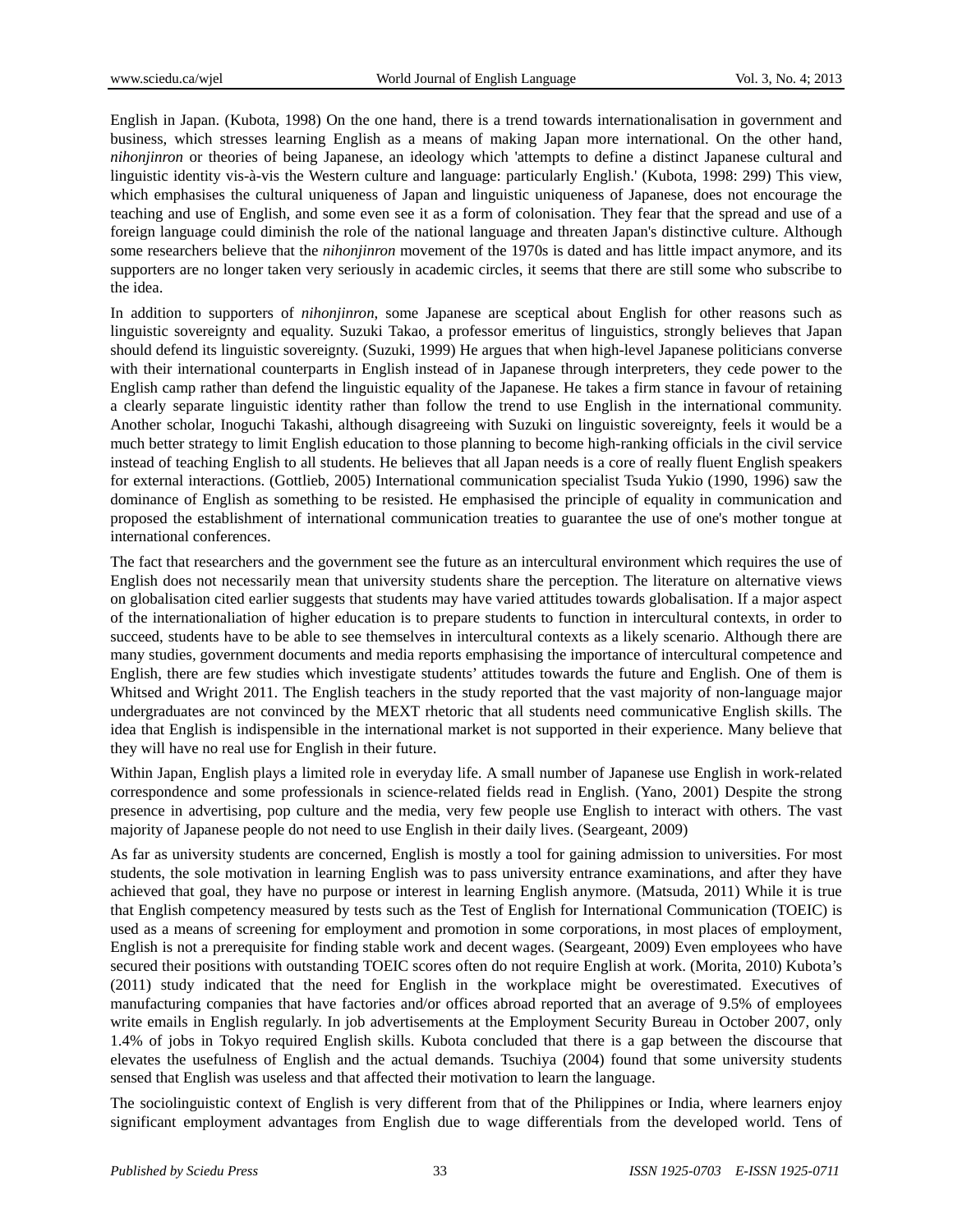thousands of Filipinos are employed in the US\$1.7 billion medical transcription industry, transcribing paper medical files from the US and entering them into electronic databases. In India, employees in call centres also benefit from their English abilities in the US\$2.7 billion industry. In Japan, only a small number of learners from privileged backgrounds benefit from their English skills. They include employees in international companies, international organisations such as the United Nations, some non-governmental organisations and students who attend universities outside Japan. (Yamagami & Tollefson, 2011)

Another interesting aspect of English in Japan is that it is linked to the idea of national development, including that of presenting Japan to the world:

'At present, though, the English-speaking abilities of a large

percentage of the population are inadequate, and this imposes

restrictions on exchanges with foreigners and creates occasions

when the ideas and opinions of Japanese people are not

appropriately evaluated.'

(http://www.mext.go.jp/english/news/2002/07/020901.htm - 12th July 2002; cited in Byram, 2011 [link no longer exist])

The quotation indicates that it is important for the Japanese people to have a voice in the global community and this voice is in English. The English language is also linked to ability in the Japanese language:

'However, it is not possible to state that Japanese people have

sufficient ability to express their opinions based on a firm grasp of

their own language.

(http://www.mext.go.jp/english/news/2002/07/020901.htm - 12th July 2002; cited in Byram, 2011 [link no longer exist])

The implied meaning seems to be that the Japanese language should have priority over English, and that Japanese people should master Japanese first before learning English.

There is a tendency to see English as a threat to Japanese identity, and this tendency has been revealed at various times, such as in the debate about whether English should be taught in primary schools. Byram (2011) has shown with examples from Britain and Norway that the learning of another language need not be a threat to national identity. In fact, national identity can be strengthened in the context of foreign language learning:

'Language competence and intercultural understanding are an

essential part of being a citizen. Children develop a greater

understanding of their own lives in the context of exploring the lives

of others. They learn to look at things from another perspective.'

(Key Stage 2 Framework for Languages 2005; cited in Byram, 2011)

'By learning (foreign) languages, pupils have opportunity to

become familiar with other cultures. Such insight provides the basis

for respect and increased tolerance, and contributes to other ways

of thinking and broadens pupils' understanding of their own

cultural belonging. In this way pupils' own identity is strengthened.'

(http://www.utdanningsdirektoratet.no/dav78FB8D6918.PDF - January 2005; cited in Byram, 2011 [link no longer exist])

Language learning is linked to learning about other cultures which will have a positive effect on students' tolerance and understanding. Language teaching plays a role in the creation of national identity, in that learning about other people gives us a stronger sense of who we are.

In this study, the author found that the *sakoku* mentality has little influence on most of the respondents, although half of them felt that they had a choice in whether to be affected by globalisation or not. Most of them agreed on the importance and desirability of the ability to function in intercultural contexts, but half do not think they will be in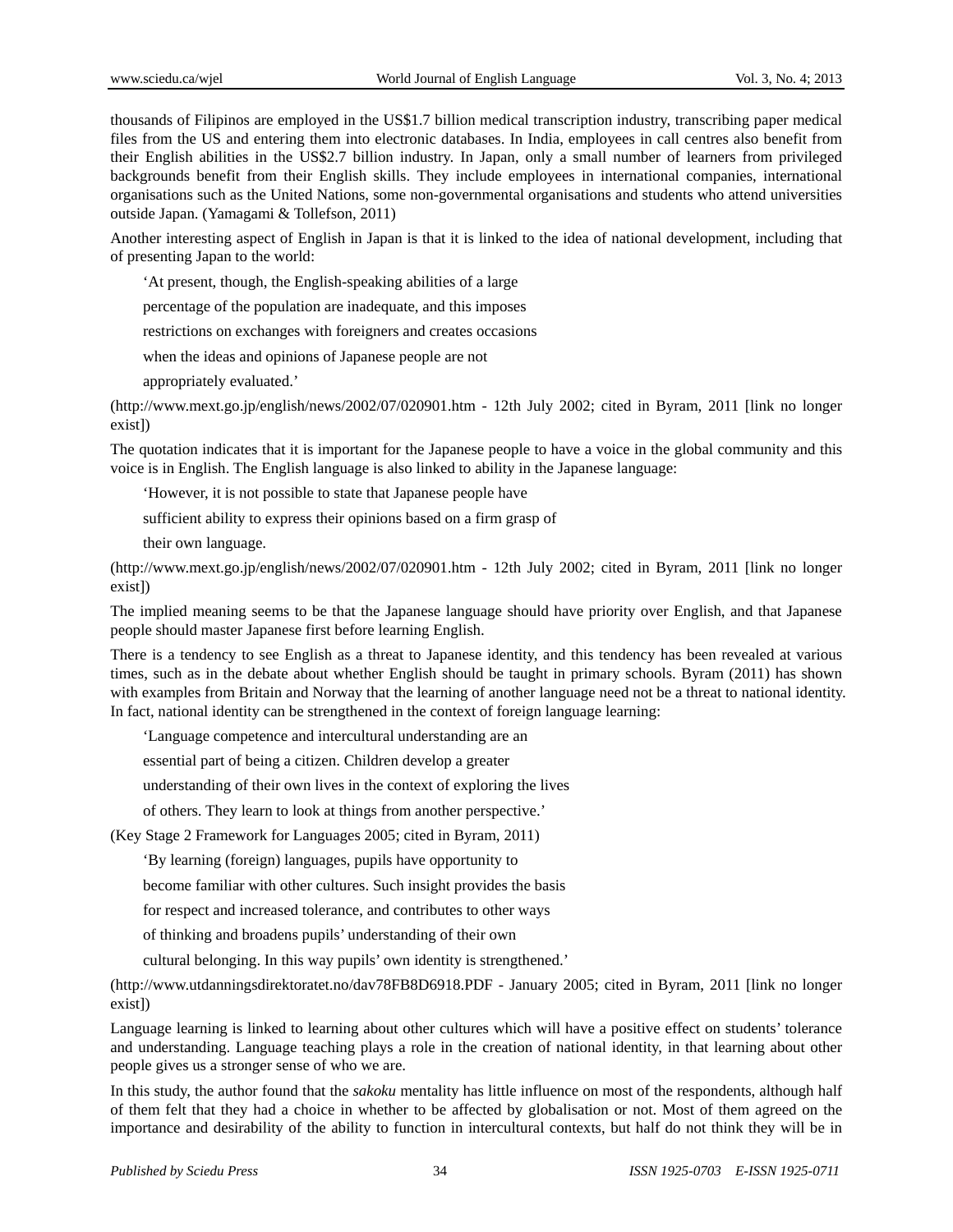these contexts. The majority perceived a real need for English and showed interest in being part of the global community.

The next section describes the study, followed by Section 3 in which the findings are presented and discussed. Section 4 concludes the paper.

### **2. The Study**

109 students in four English classes that I taught participated in this study. The students were first or second year undergraduates from the faculties of Law, Engineering, Health Sciences and Agricultural Science. Nagoya University is a top national university and the students are thought to be academically-inclined. National university fees are lower than those of private universities and the students are from a variety of socioeconomic backgrounds.

The students were given a copy of a questionnaire developed by the author in class near the end of the semester. It was made very clear to them that participation was voluntary and the questionnaire had nothing to do with their grades in any way. The questionnaire was written in Japanese and consisted of 14 Likert-type statements such as 'It is important to be able to function in intercultural contexts' and 'I want to be able to function in intercultural contexts'. The respondents had to choose between the responses *Strongly disagree*, *Disagree*, *Agree* and *Strongly agree*. There was also space for comments for each statement.

#### **3. Findings and Discussion**

#### *3.1 Globalisation and Intercultural Contexts*

Most of the students (89%) agreed that Japan was affected by globalisation and 81.7% felt it was untrue that staying in Japan meant they would not be reached by the forces of globalisation. There were no comments which reflected the *sakoku* mentality either. Based on the figures above, it seems that the *sakoku* mentality has little effect on the majority of the students.

However, half (52.3%) thought that globalisation was a matter of choice and they could choose to be affected or not. The following comment from the earlier study (Morita, 2013) reflects this attitude:

'I, who want to be an English teacher, will teach internationalization

to future students, but personally it does not affect me at all.'

The above respondent made it clear that globalisation did not apply to him. It is something he would do at work but it means nothing to who he is. This contrasts sharply with descriptions of globalisation as unstoppable forces in the literature. None of the comments made clear the reason for thinking it was up to individuals to be affected by globalisation or not. There are probably multiple factors involved and they need further study.

The vast majority of the students (93.6%) in the present study agreed that it was important to be able to function in intercultural contexts:

'Business overseas is becoming an important source of revenue'

 'Since Japan lacks natural resources, we cannot maintain good living standards like now unless we do business with foreign countries.'

'I think it is important because the world is becoming

increasingly globalised.'

In the responses above, the first cited doing business with customers or companies outside Japan as an important source of income for Japanese businesses. The second also concerns profits from overseas business and in addition mentions Japan's lack of natural resources. The third cites the growing interconnectedness of the world. 62.4% wanted the ability to function in these contexts. However, half (52.3%) did not think they would be in such contexts in future. The same pattern was found in the earlier study, a pattern of a high percentage (81.5%) claiming it was important to be able to function in intercultural contexts, followed by a smaller number (53.7%) wanting the ability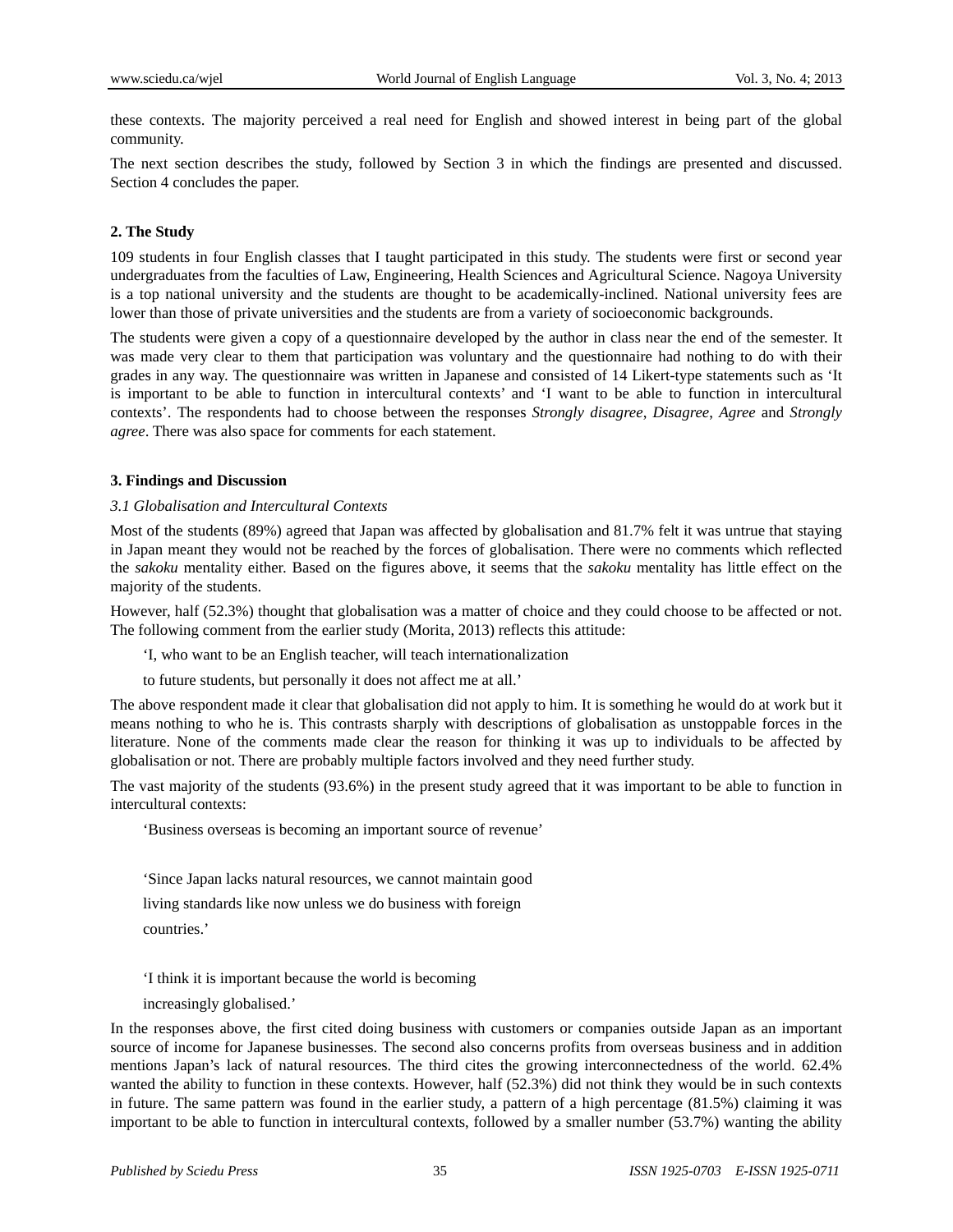and an even smaller number (50%) thinking they would find themselves in these contexts. Globalisation and intercultural contexts seem to be abstract concepts and lack reality to the respondents in both studies. They know of the processes of globalisation and existence of intercultural contexts but they find it hard to picture themselves in them.

The author at first suspected that the students' inability to relate personally to globalisation and intercultural contexts was due to the lack of foreigners in their daily life, based on comments from students that they do not know any foreigners. She found that there were 67,322 foreigners in the city of Nagoya, or 3% of the total population of 2,258,908, which is not a small number for the fourth largest city of Japan. (Office of the Mayor, City of Nagoya, 2010) The numbers of international students in the respondents' immediate environment, the university, were not low either. According to official university statistics, 16.5% or 1,611 of the undergraduate population of 9,783 are international. At Law, 20.1% or 138 of the 685 undergraduates are international; at Engineering, 10.5% or 359 of 3,405; at Agricultural Science, 7.7% or 57 of 741; and at Medicine and Health Sciences, 6.4% or 99 of 1,544. (Nagoya University, 2013)

Based on 10 years' teaching experience at the university, I would say a more likely explanation is the lack of contact or intercultural interaction with international students. The presence of international students does not necessarily mean that meaningful interaction takes place between them and Japanese students. International students at Nagoya University gain admission either via English or Japanese. Those who come in via English often take English-taught classes only where there are few or no Japanese students. The numbers of these international students are growing due to the G30 programme. The G30 project was launched by the government to increase the number of international students to 300,000 by the year 2020, mainly by opening English-medium courses and programmes. This project, in principle, enables Japanese universities to compete with universities in English-speaking countries for top international students, but in reality, segregates international students from domestic students and deprives both parties of invaluable opportunities for intercultural interaction. This explains why 76% of Japanese students at Nagoya University said there were few or no international students in their classes. (Morita, 2012) Opportunities for intercultural interaction outside the classroom were also few and far between. International students in English-taught programmes were very limited in their Japanese social circles. The only Japanese they interacted with were those who manned the help desk and those from a student organisation which provided support for international students.

#### *3.2 English*

84.4% of the students in the present study perceived a real need for English communicative skills:

'To communicate in English is necessary to work in international

settings.'

'It is necessary once you start working.'

 'You cannot do business abroad if you don't command a minimum level of English.'

 'English is the most effective communication tool in the international world.'

'I think there will be more foreigners around in future.'

The responses indicate that English communicative skills are necessary in the workplace, especially intercultural workplace. One respondent feels that the number of foreigners in Japan will increase and English will be the language used between them and the Japanese. English is also rated as the most effective lingua franca in the world. 84.4% is high given the mixed attitudes towards English in the Japanese context described in the Introduction. It is possible that the respondents are merely repeating government rhetoric. There are possibly differences between how students from different faculties feel about the need for English. In the earlier study (Morita, 2013) which surveyed students from Science, Literature and Engineering, comments which indicated that English was only useful for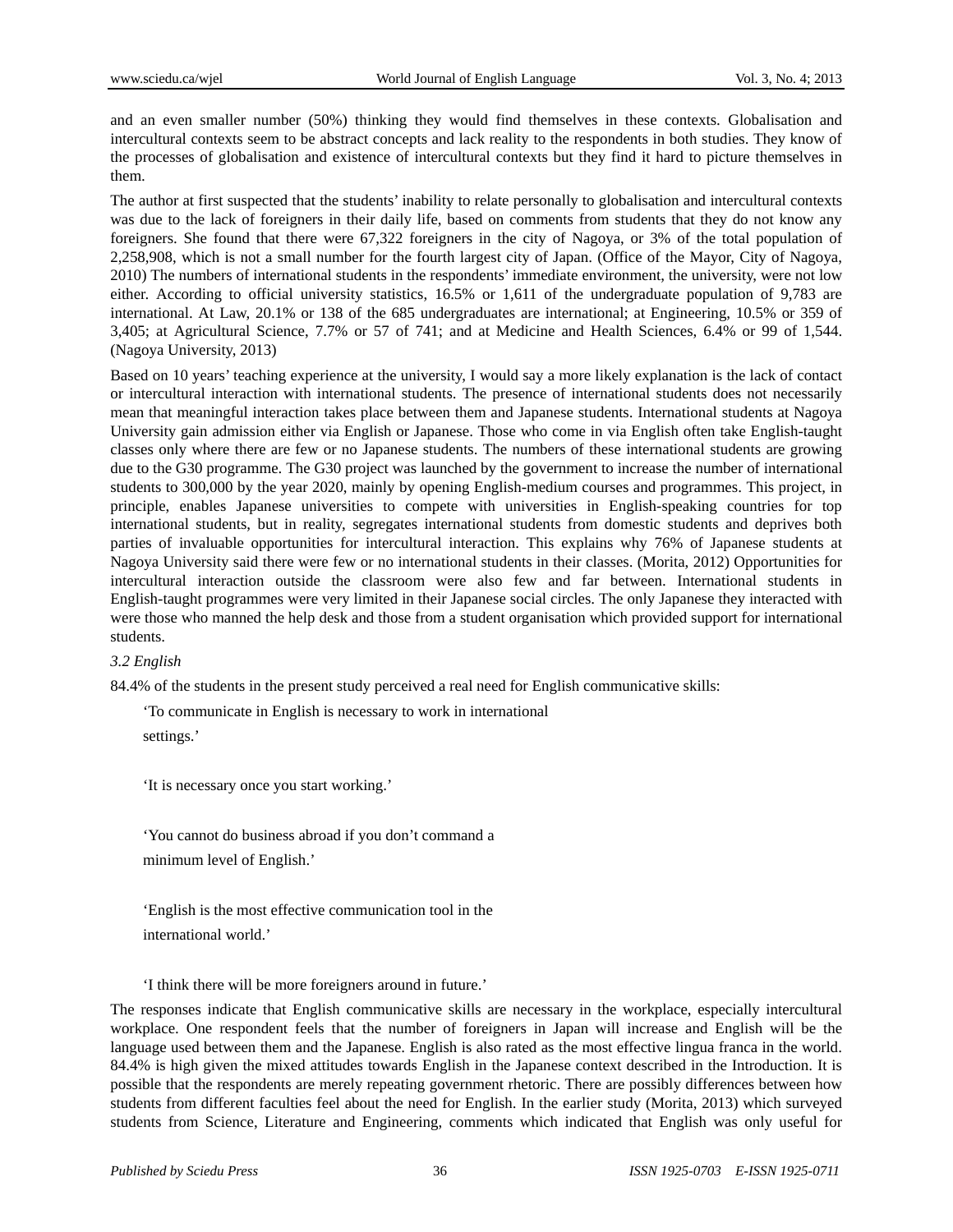applying for jobs or taking entrance examinations were found:

'It is necessary just when I take an entrance exam for graduate

schools.'

Unfortunately, the student numbers from the respective faculties in the present study are not large enough for such analysis. These differences need to be studied in future research.

97.2% felt they needed communicative skills in English if they wanted to function in intercultural contexts:

'I want to live in intercultural settings, in which case I need to be able

to communicate in English.'

'English is important if one lives in international settings.'

'A common language is necessary in intercultural contexts and

English is the one.'

90.8% thought English was the most important international language:

'It is a lingua franca of the world, and one of the most important

means to communicate with foreigners.'

*3.3 Member of Global Community* 

Most of the respondents (79.8%) wanted to be part of the global community or something larger than Japan:

'If I have the appropriate abilities to be a member of the global

community, I want to be one.'

'Being inside Japan is not enough for me.'

There were a total of 42 comments on what being a member of the global community consisted of and they fell into three categories: English language skills (12, 28.6%), knowing Japanese culture (12, 28.6%) and a variety of others (18, 42.9%) such as:

'To accept people and their culture.'

'To understand religious differences.'

 'To have interests in many countries. Not to entertain discriminative views.'

'Pay attention to international affairs regularly such as reading

newspapers and watching the news on TV.'

In addition to the 12 comments on the need for English skills in the global community ('I need English communication skills'), the lack of confidence in the use of English came up five times in relation to other questions in the data:

'I don't have any confidence in my English communication ability.'

This is clearly something which is on the mind of many students who are very concerned and needs to be addressed by educators and policy makers.

The most common method for teaching English in schools and universities is the grammar translation method, which had its origins in the beginning of the  $20<sup>th</sup>$  century, when the teaching of foreign languages focused on translation of written texts mainly for the purpose of keeping up with technological developments in the rest of the world and importing and processing information from foreign cultures. The main classroom activity in this method is systematic word-by-word translation of written English texts into Japanese. The teacher gives grammatical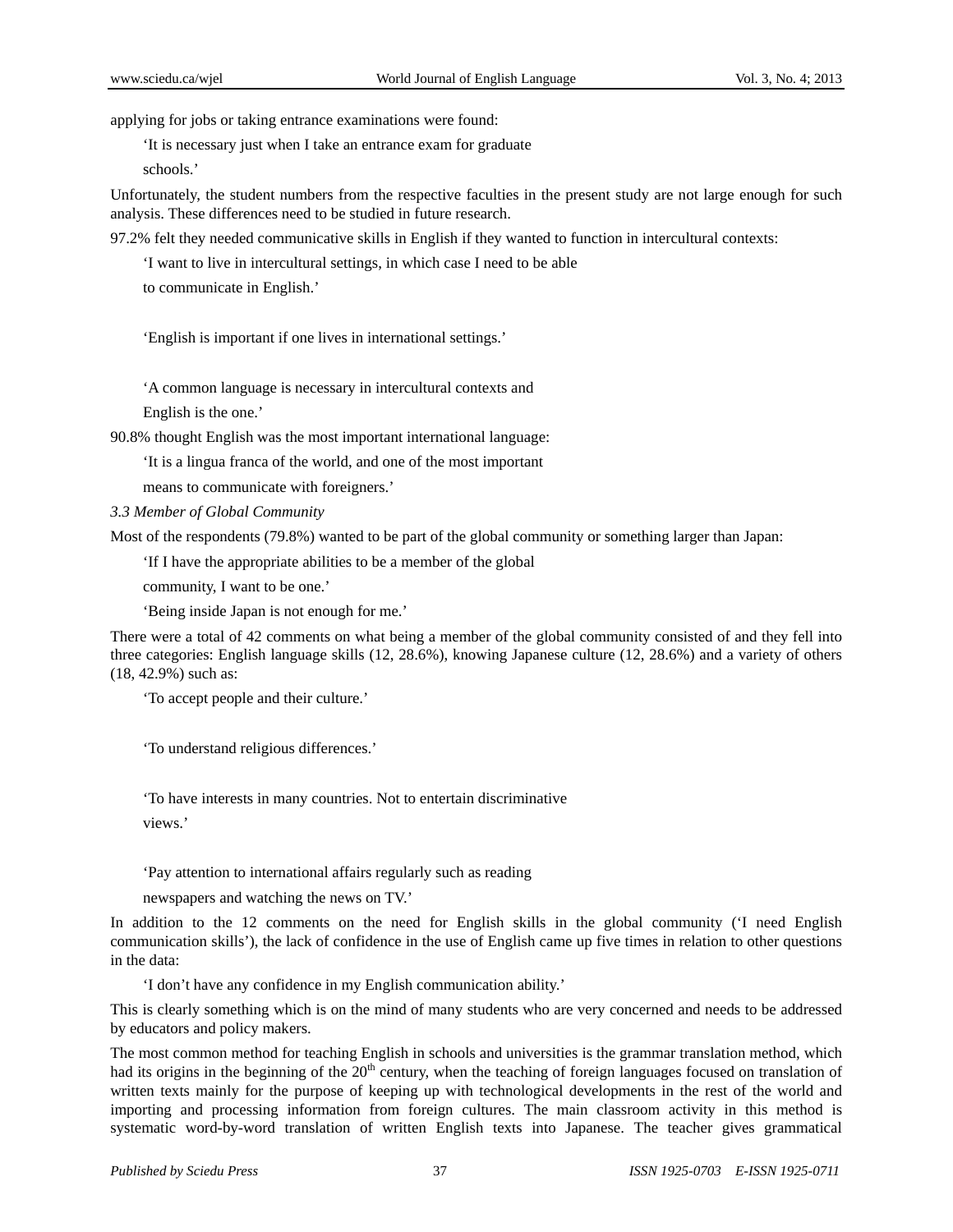explanations in Japanese and English is hardly used. (Morita, 2010) This method is said to have harmful effects on language learning since the learning of authentic language is less valuable than the memorisation of language rules. (O'Donnell, 2003)

The need for a more communicative-based approach has been a constant refrain over the last 30 years. (Seargeant, 2009) The government attempted to improve English language education in the Reform Acts of 1989 and 2002, which emphasised a communicative approach to English language teaching. In the last few decades, the grammar translation method has been challenged to some degree by communicative approaches which are common in the field of Teaching English as a Second Language (TESOL) in the West. (Seargeant, 2011) Other improvements include the establishment of the Japan Exchange and Teaching (JET) programme in 1987 which invites native speakers of English to work as assistant English teachers in schools. In 1997, English conversation was introduced in elementary schools as an elective. From 2006, the central university entrance examination included a listening component. In spite of the improvements, the grammar translation approach is still common in schools and universities. (Nishino, 2008; Stewart & Miyahara, 2011)

Learners' motivation is an important factor in language learning. Research has shown that Japanese undergraduates' motivation to learn English is low in general (Hayashi, 2005) and that the grammar translation method and entrance examinations have negative effects on motivation. (Kikuchi & Sakai, 2009)

In addition to eroding students' motivation, the grammar translation method has been inadequate in equipping students with necessary English skills. Japan has historically scored very low among Asian nations' mean scores in the Test of English as a Foreign Language (TOEFL) score rankings. (Morita, 2010) In a recent test and score data summary for the TOEFL Internet-based and paper-based tests, Japan continues to lag behind (Educational Testing Service, 2009). In as recent as 2011, Yano described the Japanese as hardly having enough English proficiency to successfully conduct business negotiations, academic presentations and discussions.

If educators are serious about preparing students for intercultural contexts in future, they need to modify their teaching methods to give students knowledge and abilities to function in such an environment. Where English is concerned, it means teaching students to communicate effectively across cultures. The ability to communicate effectively has been a well-established goal in English Language Teaching (ELT). (Hedge, 2000)

In the literature on learners' motivation to learn a second language, the teacher's teaching methods play an important role. (Dornyei, 2001) One of the shortcomings of the grammar translation method is the limitation to grammar and lexical knowledge, which is part of a more traditional approach in ELT. In order to communicate effectively across cultures, students also need the ability to make use of linguistic and other communicative resources in the negotiation of meaning, roles and relationships in the diverse sociocultural settings of intercultural communication through English.

12 responses focused on one's culture in the context of being a member of the global community:

 'I should understand Japanese culture well, and I should be careful not to lose sight of the goodness Japan originally had

because of too much globalization.'

 'Introduce our country and culture to other countries. In order to do that, one should have enough knowledge about his or her country's history.'

 'I need to understand my own country's culture, Japanese culture, in order to join the global community.'

'To learn different cultures. More importantly, to know more

about one's own country.'

The first comment is a warning about forgetting Japanese culture due to excessive globalisation. In other words, globalisation is a threat to the national culture. The second, third and fourth emphasise giving priority to Japanese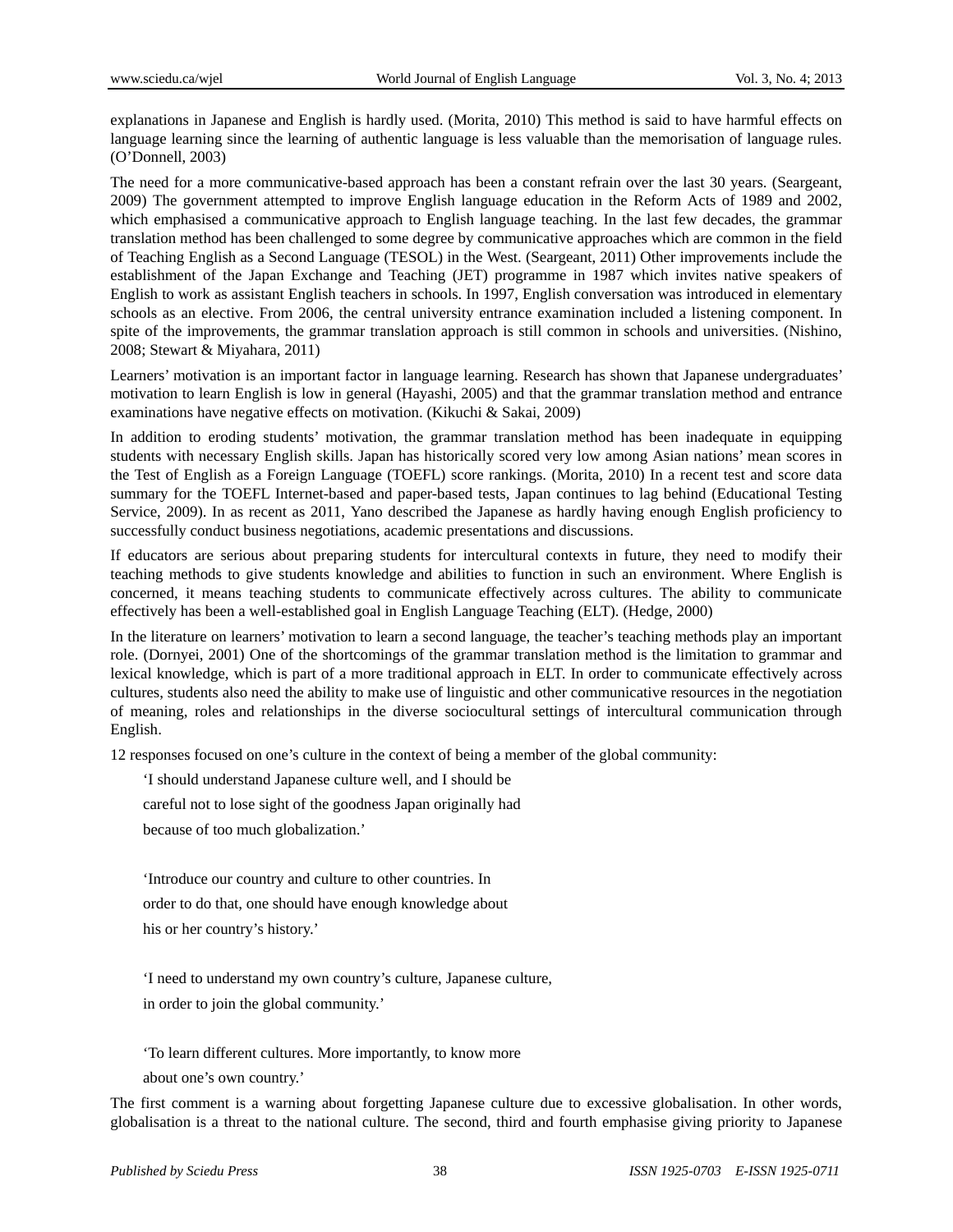culture. The national culture should come first before one presents Japan to the rest of the world, learn about other cultures or become a member of the global community. The focus on one's culture in understanding membership of a global community may come as a surprise but not so in the context of Japan. Hashimoto (2009) has shown that Japanese understandings of international education or internationalisation promote such a view. The views stated are similar to government policy aims.

In a study on a related theme, Parmenter (2011) surveyed 642 university students worldwide on their conceptualisations of global citizenship. The students were asked to define a global citizen in their own words in the questionnaire. The four core concepts which emerged as being integral to global citizenship were human-beingness, connectedness, engagement, and transformation. It is interesting that none of them are related to the emphasis on one's culture found in the present study, which is possibly unique to Japan.

This focus on Japanese culture in the context of being part of the global community mirrors a complexity Hashimoto (2009) found in her analysis of government documents. She argues convincingly that what the government claims to promote can be quite different from what it really wants to achieve. Although Japan embraced internationalistion, there was at the same time an emphasis on the importance of Japanese culture and tradition. The focus was on the exportability of Japanese culture to the world or the promotion of Japaneseness in the international community. Likewise in the discourse on the teaching of English, emphasising the importance of Japanese culture is routine practice for educational policy makers. The learning of English as a lingua franca to increase global literacy should be carried out within the framework of Japanese culture. The goal is the enrichment of Japanese language and culture through interaction with other cultures and languages. In the present study, the effect of government rhetoric is clear. The question on what a member of the global community needs to do prompted the respondents to be protective of Japanese culture.

## **4. Conclusion**

We have seen in this paper that, with only a couple of exceptions, students' attitudes echo government rhetoric. They believe that the forces of globalisation are sweeping through Japan, that it is desirable to be able to function in intercultural contexts, that English communicative skills are indispensable in their future, and that it is more important to know Japanese culture before one participates in the global community. Most of the respondents show interest in integrating with the international community. However, the fact that they think they have a choice in whether they want to be affected by globalisation needs to be studied. In addition, the lack of reality of intercultural contexts needs to be addressed. This is possibly related to what Burgess (2013) describes as something rooted in an insular world view that sees globalisation as an external process, something owned by somebody else.

A recent editorial in the *Japan Times* reported on the findings of a survey related to the present study. 50% of high school students and 55% of university students said they felt it was too late for them to become globally active. The author claims that students pick up the attitude from their environment, namely, their parents, teachers, media and society. 40% of high school students and 30% of university students said they wanted to become an active person in a global society but did not know how to do it. The responsibility falls on the government, businesses, educators and parents to guide young people.

In the literature on the internationalisation of higher education, the recommended teaching objectives are usually based on the assumption that students will find themselves in intercultural contexts. In that case, higher education will be more effective if students share this vision about the future. One way to improve the reality of intercultural contexts is to start a course on intercultural communication in which both Japanese and international students can earn credits. This will be a good setting for intercultural communication since both parties will be motivated to participate. The trained and/or experienced lecturer acts as a mediator and at the same time offers support for Japanese students' efforts to communicate in English. Both parties will benefit tremendously from the interaction, which prepares them for their future work and living environment. Such a course would be more consistent with internationalisation rather than the university's recent emphasis on academic writing and Computer Assisted Language Learning (CALL) which excludes the communicative aspects most of the time. If students' participation in the global community is conditional upon their English communication skills as they suggested in this study, then it is a matter of great priority and urgency to equip them with these skills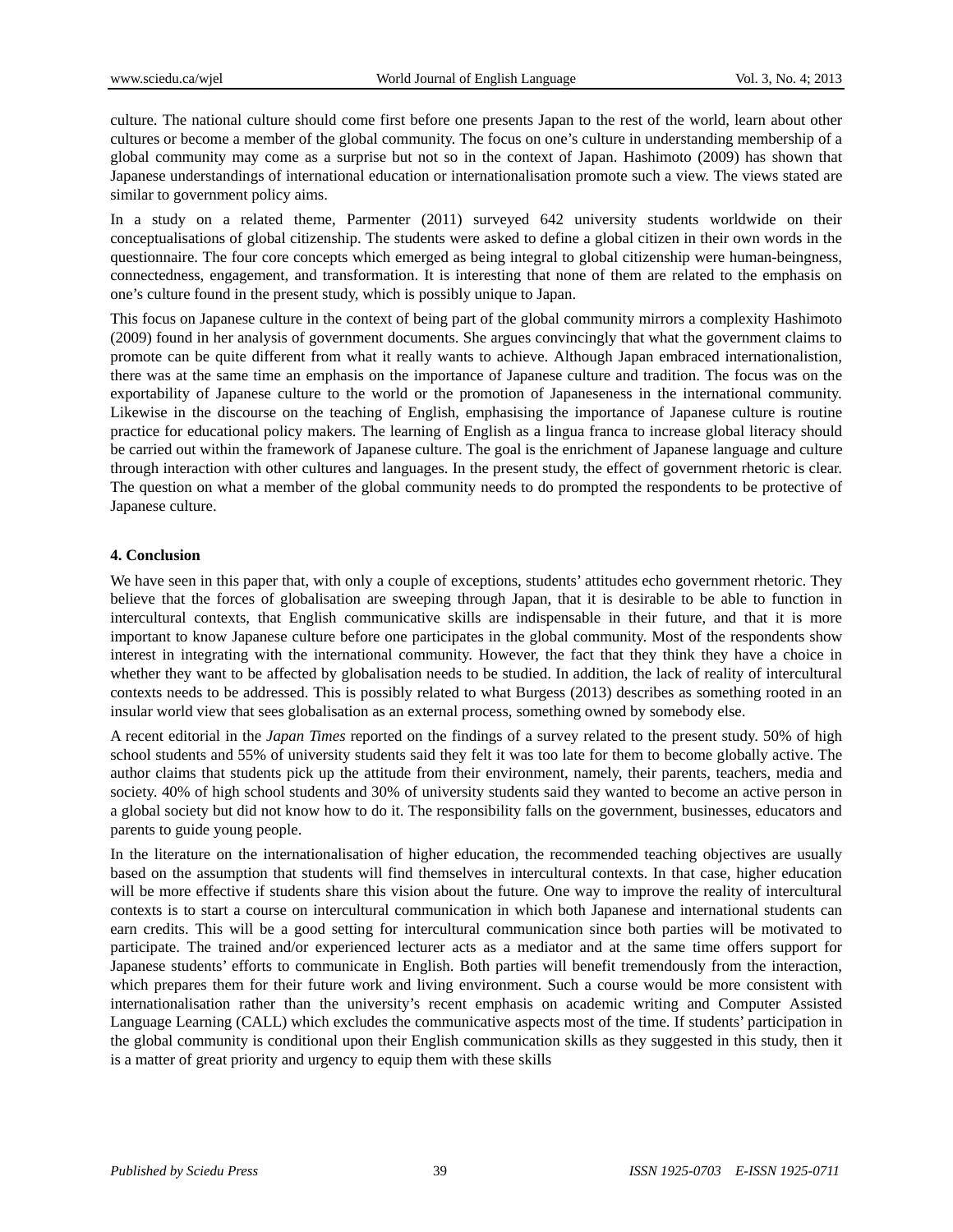#### **References**

- Burgess, C. (2013, May 21). Ambivalent Japan turns on its 'insular' youth: System discourages overseas study but students get blame. *The Japan Times*. http://www.japantimes.co.jp/community/2013/05/21/issues/ambivalent-japan-turns-on-its-insular-youth/
- Byram, M. (2011). From foreign language education to education for intercultural citizenship. *Intercultural Communication Review, 9*, 17-35.
- Clammer, J. (2001). In but not of the world? Japan, globalization and the 'end of history'. In C. Hay & D. Marsh (Eds.), *Demystifying globalization* (pp. 147-167). Basingstoke: Palgrave.
- Dornyei, Z. (2001). *Teaching and researching motivation.* Harlow: Longman.
- Dougill, J. (1995). Internationalization—as if it mattered. In K. Kitao (Ed.), *Culture and communication* (pp. 61-73). Kyoto: Yamaguchi Shoten.
- Educational Testing Service. (2009). *Test and score data summary for TOEFL internet-based and paper-based tests.* Princeton: Educational Testing Service.
- Featherstone, M. (1990). Global culture: An introduction. In M. Featherstone (Ed.), *Global culture: nationalism, globalization and modernity: A theory, culture & society special issue* (pp. 1-14). London: Sage
- Gottlieb, N. (2005). *Language and society in Japan.* Cambridge: Cambridge University Press. http://dx.doi.org/10.1017/CBO9780511614248
- Hashimoto, K. (2009). Cultivating "Japanese who can use English": Problems and contradictions in government policy. *Asian Studies Review, 33*, 21-42. http://dx.doi.org/10.1080/10357820802716166
- Hayashi, H. (2005). Identifying different motivational transitions of Japanese ESL learners using cluster analysis: Self-determination perspectives. *JACET Bulletin, 41*, 1-17.
- Hedge, T. (2000). *Teaching and learning in the language classroom.* Oxford: Oxford University Press.
- Heyward, M. (2002). From international to intercultural: Redefining the international school for a globalized world. *Journal of Research in International Education, 1*(1), 9-32.
- Hudzik, J. K. (2011). *Comprehensive internationalization.* Washington, D.C.: NAFSA.
- Itoh, M. (2000). *Globalization of Japan: Japanese sakoku mentality and U.S. efforts to open Japan.* Basingstoke: Macmillan.
- Kikuchi, K., & Sakai, H. (2009). Japanese learners' demotivation to study English: A survey study. *JALT Journal, 31*(2), 183-204.
- Knight, J. (1999). Internationalisation of higher education. In OECD, *Quality and internationalisation in higher education* (pp. 13-28). Paris: OECD.
- Kubota, R. (2011). Immigration, diversity and language education in Japan: Toward a glocal approach to teaching English. In P. Seargeant (Ed.), *English in Japan in the era of globalization* (pp. 101-122). Basingstoke: Palgrave Macmillan.
- Marginson, S. (2003). *Markets in higher education: National and global competition*. Paper presented at the NZARE/AARE Joint Conference.
- Matsuda, A. (2011). 'Not everyone can be a star': Students' and teachers' beliefs about English teaching in Japan. In P. Seargeant (Ed.), *English in Japan in the era of globalization* (pp.38-59). Basingstoke: Palgrave Macmillan.
- MEXT. (2002). Towards advancement of "academic ability": Increased efforts for the secure improvement of "academic ability: Efforts by the Ministry of Education, Culture, Sports, Science and Technology. Retrieved July 23, 2012, from http://www.mext.go.jp/b\_menu/hakusho/html/hpac200201/hpac200201\_2\_015.html
- Morita, L. (2010). The sociolinguistic context of English education in Japan and Singapore. *Electronic Journal of Contemporary Japanese Studies.* http://www.japanesestudies.org.uk/discussionpapers/2010/Morita.html
- Morita, L. (2012). English and intercultural interaction in the internationalisation of a Japanese university. *Journal of Intercultural Communication,* 30. http://www.immi.se/intercultural
- Morita, L. (2013). Globalisation, intercultural contexts and the sociocultural component of an English course. *Journal of English as an International Language, 8*(1), 55-68.